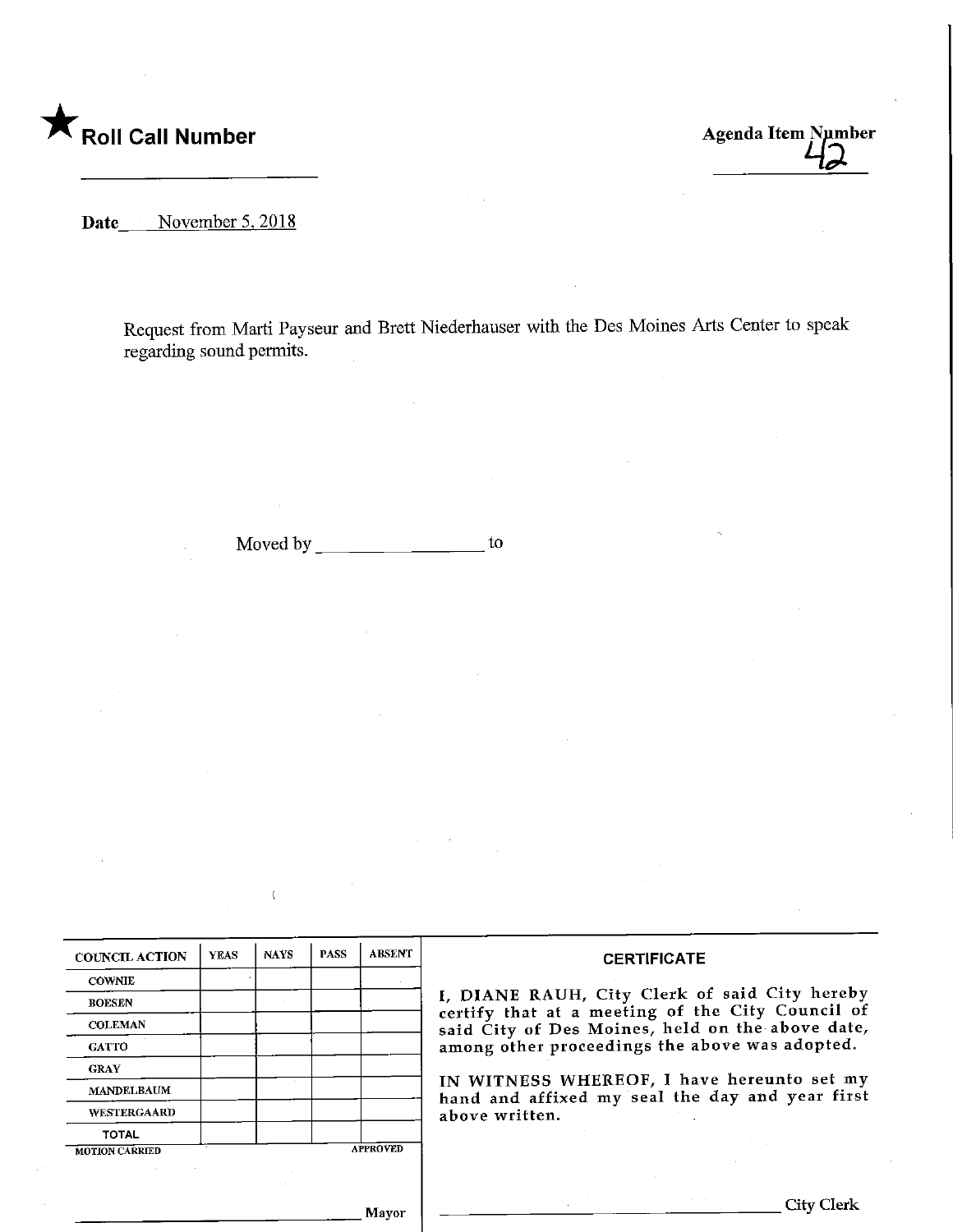## Baumgartner, Laura L.

| From:                  | Jeff Fleming <jfleming@desmoinesartcenter.org></jfleming@desmoinesartcenter.org> |
|------------------------|----------------------------------------------------------------------------------|
| Sent:                  | Monday, October 29, 2018 8:58 AM                                                 |
| To:                    | Mandelbaum, Josh T.; Rauh, Diane I.; Baumgartner, Laura.L.                       |
| Cc:                    | Donovan, SuAnn M.; Delafield, Phillip M.; Sanders, Scott E.; Cheryl Tuttle       |
| Subject:               | RE: Sound permit issue                                                           |
| <b>Follow Up Flag:</b> | FollowUp                                                                         |
| <b>Flag Status:</b>    | Flagged                                                                          |

Thank you Josh. Marti Payseur and Brett Niederhauser will present for the Art Center. Jeff

From: Mandelbaum, Josh T. [mailto:JoshMandelbaum@dmgov.org] Sent: Saturday, October 27, 2018 12:09 PM To: Rauh, Diane I.; Baumgartner, Laura L. Cc: Donovan, SuAnn M.; Delafield, Phillip M.; Sanders, Scott E.; Jeff Fleming; Cheryl Tuttle Subject: FW: Sound permit issue

## liane,

Could you put the Art Center on the November 5th Council agenda? They would like to address changes to our noise ordinance that it only recently came to their attention as needed.Thanks.

Josh

Josh Mandelbaum Des Moines City Council Member Phone: 515-240-7750 (cell) ioshmandelbaum@dmgov.org



From: Jeff Fleming [mailto:JFleming@desmoinesartcenter.org] Sent: Thursday, October 25, 2018 9:48 AM To: Mandelbaum, Josh T. <JoshMandelbaum@dmgov.org> Cc: Cheryl Tuttle <ctuttle@desmoinesartcenter.org> Subject: RE: Sound permit issue

Thanks so much Josh,

Yes, we would welcome the opportunity to speak at the November 5 council meeting. Our director of finance, Cheryl Tuttle, who is copied above, can make the presentation. Jeff

From: Mandelbaum, Josh T. [mailto:JoshMandelbaum@dmgov.org] Sent: Monday, October 22, 2018 11:57 PM To: Jeff Fleming Subject: RE: Sound permit issue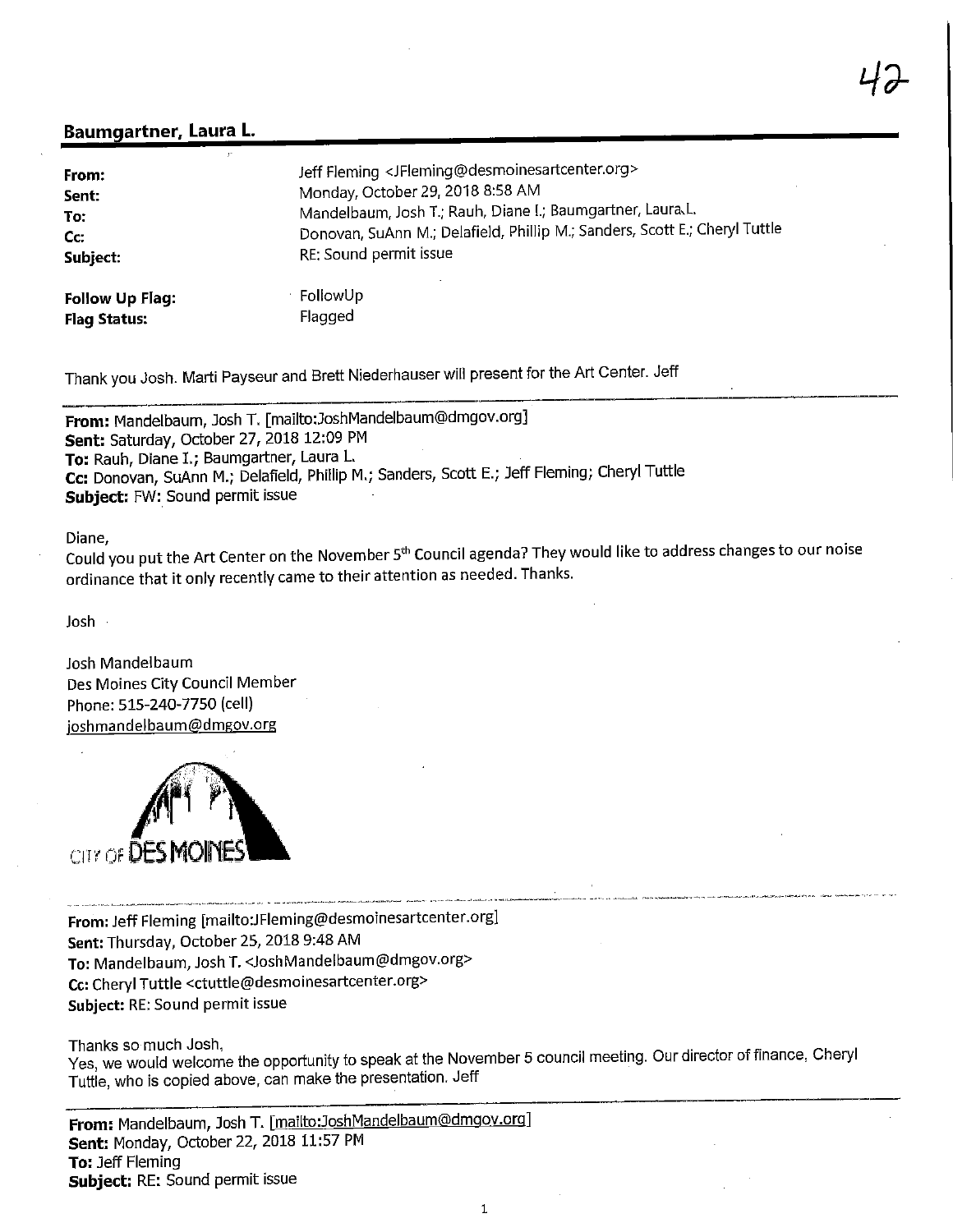Thanks Jeff. I checked with staff. The process is to have you or someone from the Art Center come to speak at a Council meeting about the issue and then we can direct staff to respond. The next Council meeting is November 5<sup>th</sup>. Do you want me to ask the City Clerk to put you on the agenda?

Josh

Josh Mandelbaum Des Moines City Council Member Phone: 515-240-7750 (cell) ioshmandelbaum@dmgov.org



From: Jeff Fleming [mailto:JFleming@desmoinesartcenter.org] Sent: Monday, October 22, 2018 8:57 AM To: Mandelbaum, Josh T. < Josh Mandelbaum@dmgov.org> Subject: RE: Sound permit issue

Apparently, after all these years, the Art Center currently has no ability to get a sound permit for any event. We have been told there is a city code in our area that prevents us from playing music past 10pm even with a sound permit. Surprisingly, Id there is a city code in our area that prevents us from playing music a Class F designation is apparently needed. sound permit requires you to close a street. This is not necessarion is approximately designation is approximately

leally, the Art Center would like to be able to host a first Fright include a band. These often may go to midnight, one for years, and to host rentals for wedding receptions that might hanks for your help. Jeff I understand that might be a problem, so 11pm would work as well. Thanks for your help, Jeff

From: Mandelbaum, Josh T. [mailto:JoshMandelbaum@dmgov.org] Sent: Sunday, October 21, 2018 4:17 PM To: Jeff Fleming Subject: RE: Sound permit issue

I'm happy to talk to city staff about this. Do you have parameters for what will cover your events so that we can make the right change? 1 might have SuAnn Donovan with neighborhood inspections reach out directly.

Josh

Josh Mandelbaum Des Moines City Council Member Phone: 515-240-7750 (cell) joshmandelbaum@dmgov.org